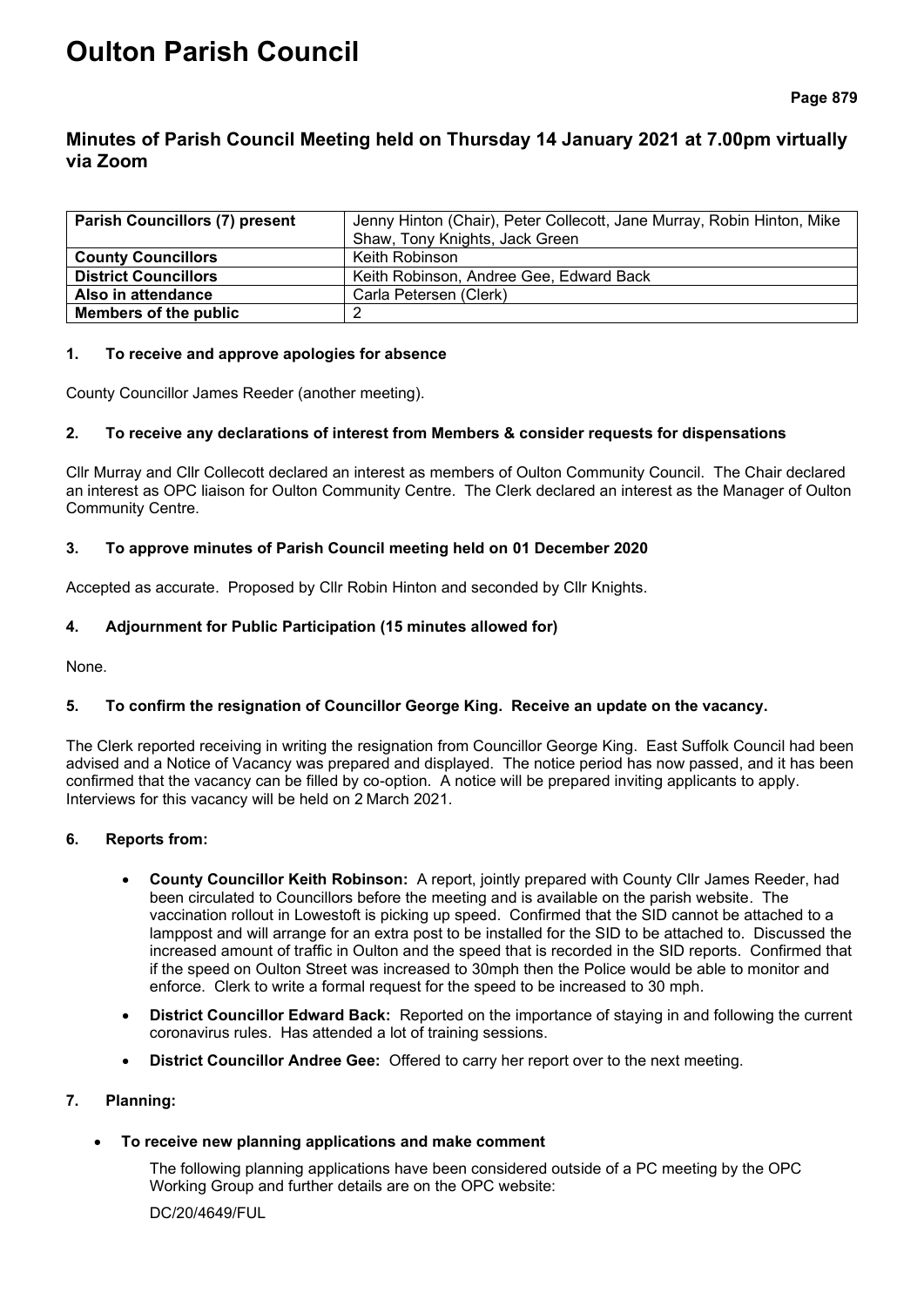- DC/20/4669/TPO DC/20/4361/ARM DC/20/5029/TPO DC/20/4684/FUL
- **To receive results and updates on outstanding applications**
	- None

District Cllr Andree Gee and County Cllr Keith Robinson left at 7.29 pm.

# **8. Finance:**

- **To receive the income and expenditure figures as at 7 January 2021 –** It was noted.
- **To note the bank balance as at 7 January 2021 -** £53987.65
- **To note receipts** None.
- **To approve payments.**

Due to the latest coronavirus restrictions Councillors had not been able to hand deliver approximately 1200 survey leaflets to the new Woods Meadow estate, Dunston Drive area and the houses off Sands Lane. Royal Mail had been approached to see if they could deliver but they needed 4 weeks' notice. The Advertiser were then approached, and they quoted £40 for the leaflets to be inserted in the newspaper. As the leaflets had a closing date it was important that they were delivered as soon as possible otherwise the Neighbourhood Plan consultation would have been delayed. The Clerk arranged for the leaflets to be taken to Norwich. These extra costs will be taken out of the NP funds. Proposed by Cllr Collecott and seconded by Cllr Robin Hinton.

All expenditure approved. Proposed by Cllr Robin Hinton and seconded by Cllr Knights.

| Payee                | Value    | <b>Description</b>                 |
|----------------------|----------|------------------------------------|
| Mrs C Petersen       | £791.54  | Salary, administrative expenses    |
| <b>HMRC</b>          | £19.20   | Income Tax                         |
| <b>NALC</b>          | £60.00   | LCAS Accreditation Fee             |
| <b>Waveney Norse</b> | £306.78  | Dog bin – Fishers Row              |
| Olympic Print        | £270.00  | Neighbourhood Plan survey printing |
| Unity Trust Bank     | £18.00   | <b>Bank charges</b>                |
| <b>Total</b>         | £1465.52 |                                    |

# **9. To consider and agree upon the Parish Council Budget for 2021/22.**

The Clerk left the meeting whilst the Job Evaluation Report, which had been prepared by Norfolk Parish Training & Support. was discussed. The Clerk was then invited back into the meeting. Unanimously agreed that due to the Clerk's experience she would move up to the recommended SCP20 from 1 January 2021 and move up to SCP21 from 1 April 2021. The hours will remain the same at 12 and no extra provision will be given for mapping. The Clerk is to keep a detailed timesheet and an assessment will be carried out at the end of March 2021. It was acknowledged that the Clerk had been putting in more hours than contracted to and Council were very appreciative of her efforts and everything that has now been put in place. Council unanimously agreed that the Clerk should be awarded a £200 pay bonus in her January 2021 salary in recognition of her hard work. It was noted that a provision had been included in the budget for a NJC 3% pay rise (subject to confirmation later in the year).

The Clerk had prepared a draft budget, and this had been circulated to Councillors before the meeting. Subject to Council approval at the next PC meeting two benches are to be considered in the Holly Hill green space and another bench by the telephone box at Camps Heath. These purchases, if approved, will not have an impact on the budget as they will come out of Community Infrastructure Levy (CIL) funds.

An offer had been received to supply a noticeboard for Camps Heath and this will be sited near the telephone box. A noticeboard has also recently been given to the Chair and it is hoped that this can be sited near the Limes Academy. These noticeboards will not have any impact on the budget.

East Suffolk Council are to be approached to ask permission for trees to be planted at Holly Hill green space. The Woodland Trust, twice a year, allow Parish Councils and other groups to apply for free trees. Subject to ESC approval the PC will apply for a Bronze tree package which has 50 trees, and it is the intention that each household in Camps Heath will be given the opportunity to plant their own tree.